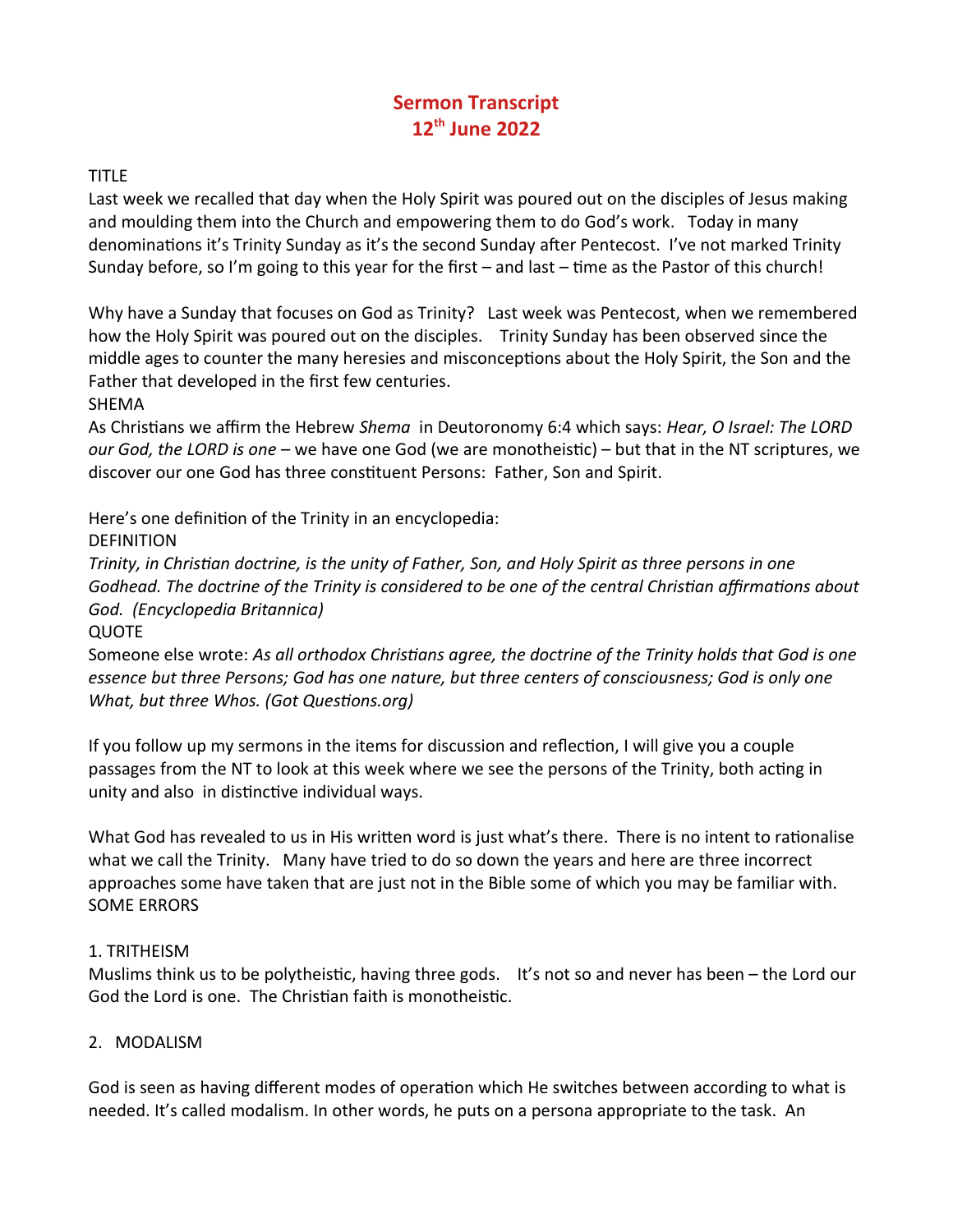illustration you may have heard over the years is pure modalism is that God is like water: one molecule  $(H_2O)$  but can be ice, water or vapour according to temperature. But is God someone who changes His persona according to situation? No, this isn't how the Bible presents Him: so in Ephesians 1; we see Father, Son and Spirit each existing concurrently and having distinctive roles and characteristics.

-----

There have been other views of the Trinity that have seen God as being Father in heaven, and the Son and the Spirit are lesser than Him – lesser gods. There is much "trinitarian" artwork that portrays the Father as an old man, the Son as the cross and the Spirit a dove.

### 3. ARIANISM

At the very worst there is the error of Arianism, there those who see the Son as the highest created being and the Spirit as a mere force of God's breath. JW and Unitarians are both Arian and don't fall under the description of "Christian".

There is no definition of the Trinity that explains one God, three Persons: no killer analogy that will help us understand better.

# ATHANASIUS OF ALEXANDRIA

One of the most accepted understandings of the Trinity is known as the Athanasian Creed. It dates from the late  $5<sup>th</sup>$  or 6<sup>th</sup> centuries but has been attributed to Athanasius of Alexandria (who lived a century earlier) even though it almost certainly wasn't written by him. It's regarded as one of the the best descriptions of the Trinity that defines orthodox Christianity and is accepted by most Western Churches, particularly Protestant ones. I might add, that the word Trinity postdates the NT, being first used to describe One God, three Persons in the early 3<sup>rd</sup> century. Here's part of the Athanasian Creed.

#### EXCERPT

*We worship one God in trinity and the trinity in unity, neither blending their persons nor dividing their essence. For the person of the Father is a distinct person, the person of the Son is another, and that of the Holy Spirit still another. But the divinity of the Father, Son, and Holy Spirit is one, their glory equal, their majesty co-eternal.*

The TRIANGLE below derives from it. Quite how it all works in practice still has more questions to it than answers – it's just how it is – how the Bible presents it to us. Unbelievers see it as a contradiction – how can One be Three? In philosophy it is known as an ANTINOMY - *a real or apparent mutual incompatibility of two laws or truths*. Because the "antinomy" of the Trinity appears in the same passages e.g. Romans 8, Ephesians 1, the references to one God and three persons is intentionally there; Paul may even have had a clearer idea of Trinity than we do. For the rest of the last 2000 years, the Trinity is one of those concepts that defies easy explanation. We can get close; we can have glimpses of the the totality of the God we worship but understanding the infinite is difficult.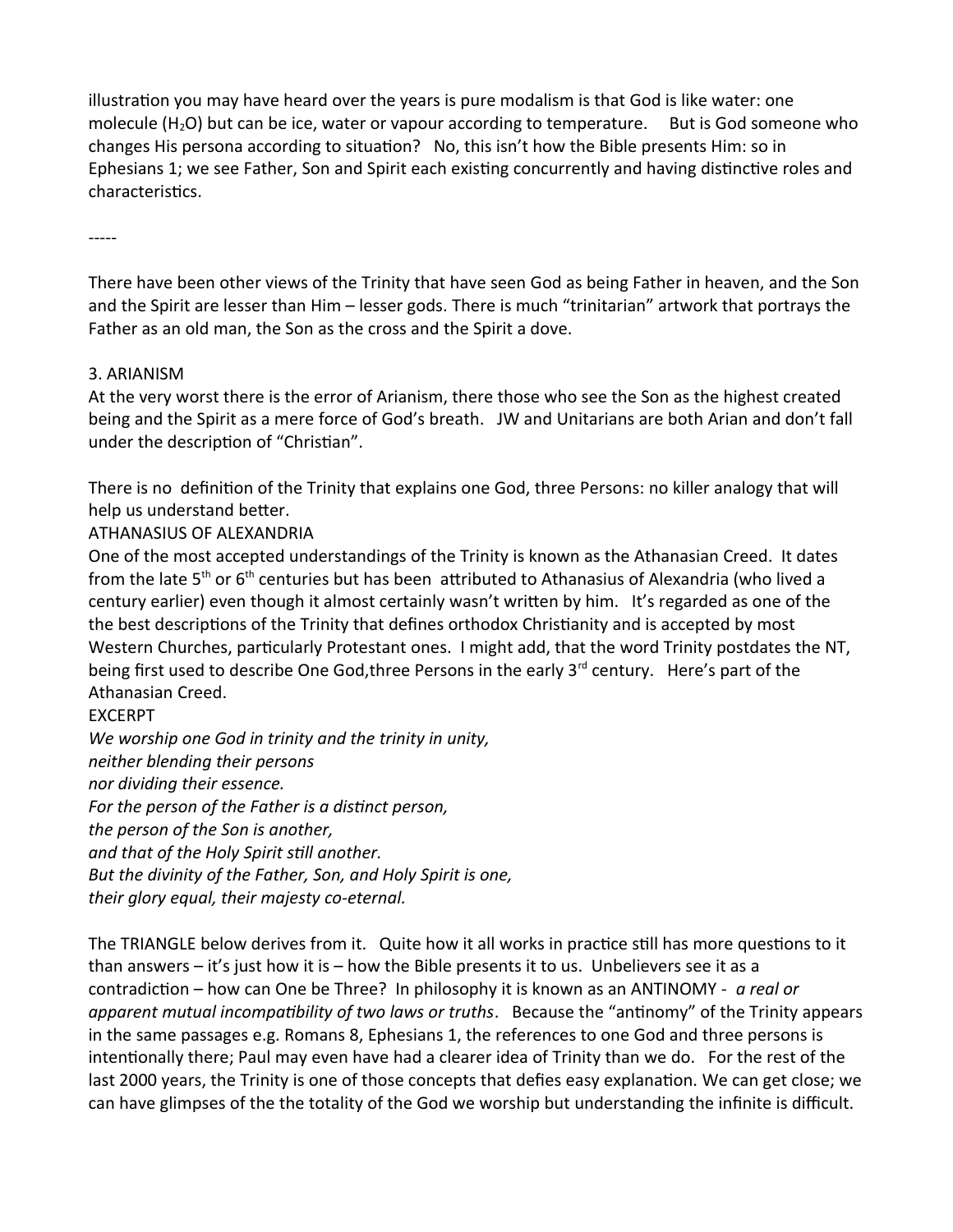QUOTE I found this comment on one website I read up for on this: *The first Sunday after Pentecost is also called Trinity Sunday. This is supposed to be the Sunday where you explain the Trinity. Good luck with that.* 

More helpfully, PSALM 145:3 says; *Great is the Lord and most worthy of praise; his greatness no one can fathom*. God is powerful enough to bring the universe into being with just a few words, so perhaps it's not unrealistic to find we can't fathom His greatness! Trinity is one of those unfathomables, because if it was easily understood, we would not be having something called Trinity Sunday after 2000 years of church history!



WHY IS THE TRINITY IMPORTANT TO US? To grow in our faith we need to know more of God and to do that we need to understand who He is and how He works. We may not be able to completely fathom the Trinity as much as we would like to, but God has given us enough to be able to know Him, to trust Him, to walk with Him, to understand His will, to be the people He has called us to be. And that starts from the beginning of our faith. Do you remember the great Commission from three Sundays ago? Here it is:

## VERSE

*"All authority in heaven and on earth has been given to me. 19 Therefore go and make disciples of all nations, baptizing them in the name of the Father and of the Son and of the Holy Spirit, 20 and teaching them to obey everything I have commanded you. And surely I am with you always, to the very end of the age."* Matthew 28:18-20

We are called to make disciples and baptise them. In whose name? T*he Father and of the Son and of the Holy Spirit.* We see a Trinitarian command here. Why is that significant? TITLE Our growth as believers is a product of God acting in our lives as three persons, together and individually. Our going is something that involves the entirety of the Godhead.

What this does, is help us have balance in how we grow and how we encourage others to grow. The TABLE is a summary of what Father, Son and Spirit do in two of the significant passages in the NT. We read one of them. They are not the only ones and the lists are not exhaustive.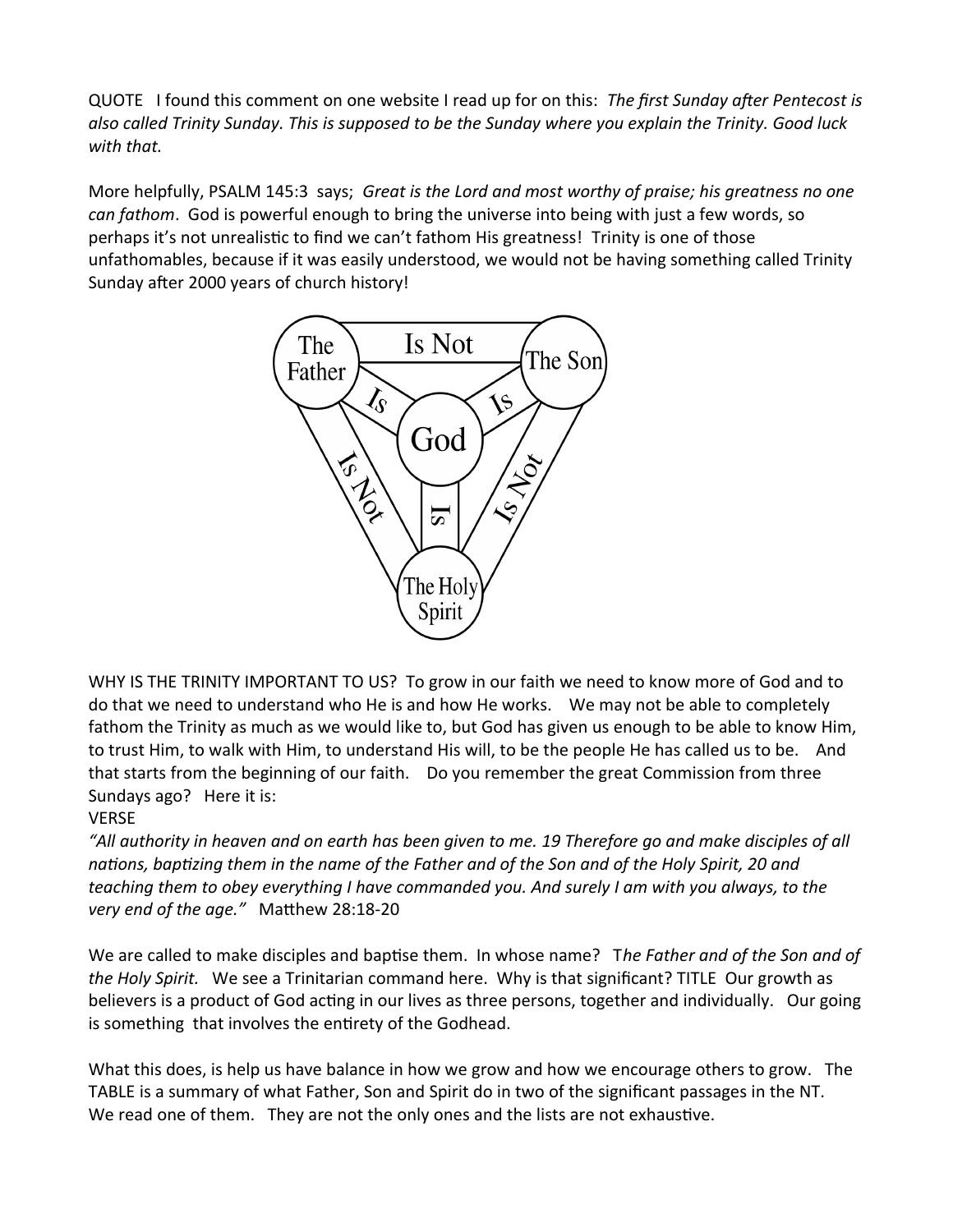| <b>Person</b> | <b>Romans 8</b>                                                                                                                                        | <b>Ephesians 1</b>                                                                                                                                                                                                |
|---------------|--------------------------------------------------------------------------------------------------------------------------------------------------------|-------------------------------------------------------------------------------------------------------------------------------------------------------------------------------------------------------------------|
| <b>Father</b> | Sends His own Son<br>٠<br>Condemns sin in the flesh<br>٠<br>Gives life to mortal bodies<br>٠<br>Predestines and calls us<br>٠<br><b>Justifies</b><br>٠ | Blesses us with every spiritual blessing<br>$\bullet$<br>Chooses and predestines us<br>٠<br>Lavishes riches of His grace upon us<br>٠<br>Makes known the mystery of His will<br>٠<br>Gives us an inheritance<br>٠ |
| <b>Son</b>    | <b>Died</b><br>٠<br>Was raised<br>٠<br>Intercedes for us<br>٠                                                                                          | Gives us redemption through His blood<br>٠<br>Forgives our trespasses<br>٠                                                                                                                                        |
| <b>Spirit</b> | Dwells in us<br>٠<br>Leads us<br>٠<br>Bears witness with our spirit<br>٠<br>Helps us in our weakness<br>٠<br>Intercedes for us<br>٠                    | Seals us<br>٠<br>Guarantees our inheritance<br>٠                                                                                                                                                                  |

You can potentially learn an enormous amount about God from just working through the points in just this table an understanding what they mean for you. For today, I'd like to emphasise just a few points for us to be challenged by:

- 1. UNDERSTAND WHO YOU ARE we are children of God, heirs of God, joint heirs with Christ. We are special, chosen, loved. Live like who you are!
- 2. UNDERSTAND WHAT GOD HAS DONE TO REDEEM YOU. You're ransomed, healed restored and forgiven. Live in freedom.
- 3. UNDERSTAND THAT THE SPIRIT OF GOD IS IN YOU On a day to day basis, the Spirit is the motive power of our faith. He makes it alive in us. The problem is, many of us older folk were brought up in a day where the doctrine of the Spirit was played down. As a result, we have been robbed of God's power – He helps us in weaknesses, helps us know everything of God, intercedes for us (note the Son does it too). Remember that we don't have three gods, just the one God with three Persons who work together in harmony.

## TITLE

When we understand we are children of God, redeemed, forgiven and have the Holy Spirit within us, then we go in the name of the One who has done all this: Father, Son and Holy Spirit because it is the Trinity working in unity and harmony that has made it so, and will make it so in the lives of others.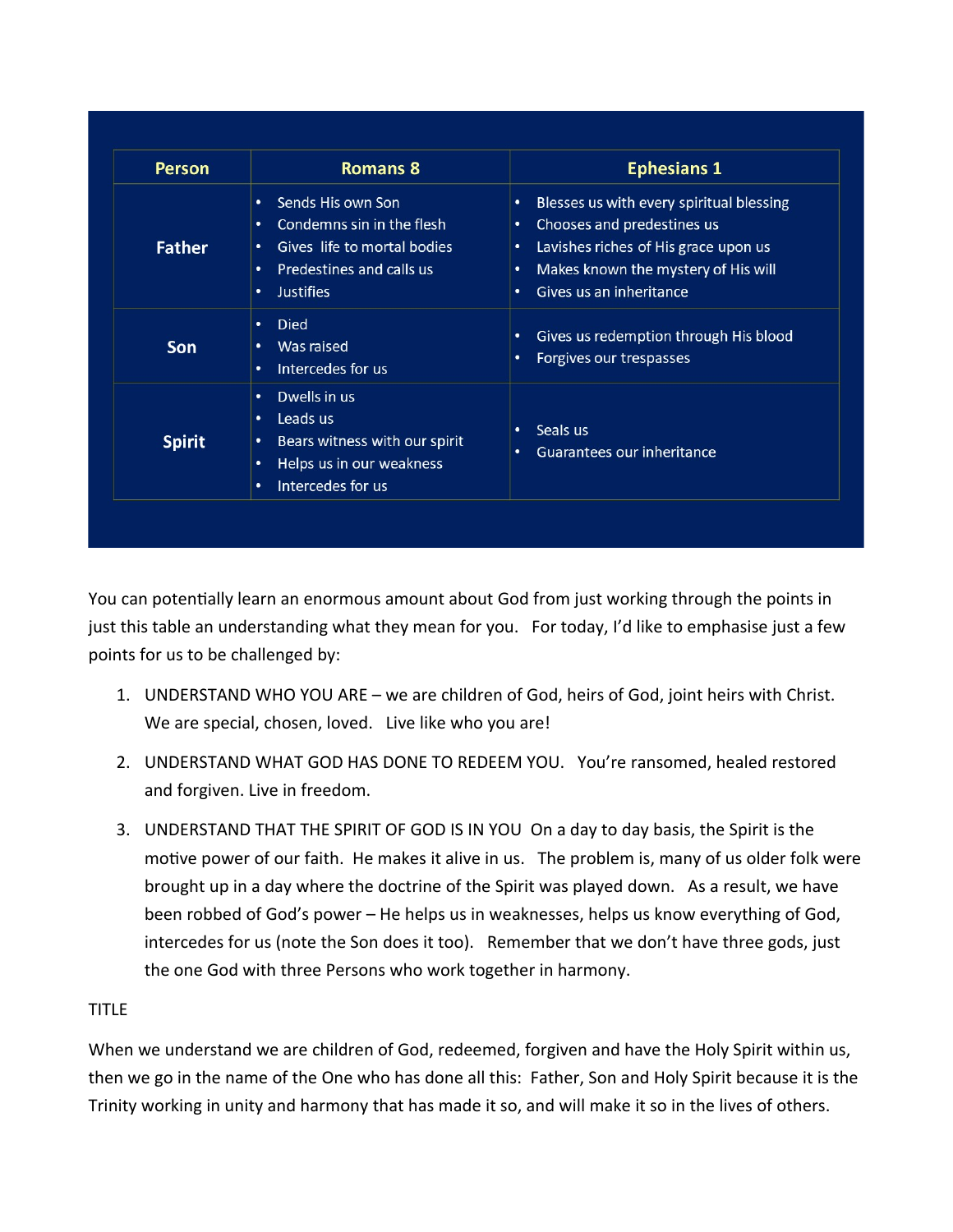Our Trinitarian God wants each of His people, to know Him in His entirety, Father, Son and Spirit. Allow His Spirit to fill you with the hope that being a child of God brings, allow Him to let you understand that in the Son, you are free from sin and its consequences and can be everything God wants you to be. Allow His Spirit to fill you with power to be witnesses of God, Father, Son and Spirit. In the name of Jesus and in the authority of God, Father, Son and Spirit we declare this! Amen!

Let's affirm that now as we sing of our God who is Trinity: Father, Son and Holy Spirit.